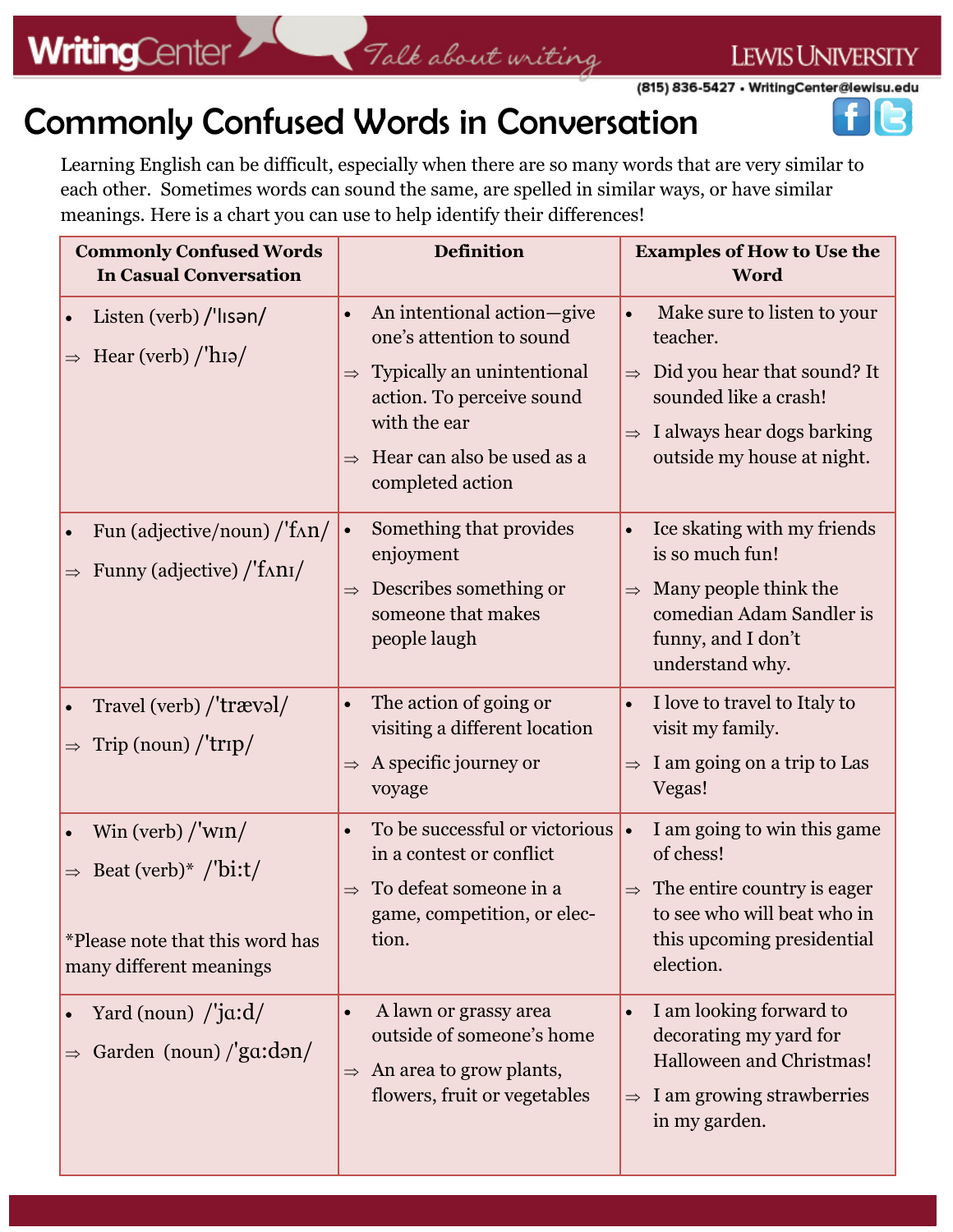(815) 836-5427 • WritingCenter@lewisu.edu

## Commonly Confused Words in Conversation



| <b>Commonly Confused Words</b><br>in Casual Conversation                                                               | <b>Definition</b>                                                                                                                                                                                                                       | <b>Examples of How to Use the</b><br>Word                                                                                                                                                                                                   |
|------------------------------------------------------------------------------------------------------------------------|-----------------------------------------------------------------------------------------------------------------------------------------------------------------------------------------------------------------------------------------|---------------------------------------------------------------------------------------------------------------------------------------------------------------------------------------------------------------------------------------------|
| Beside (preposition)<br>$\bullet$<br>$\frac{1}{a}$ /b <sub>I</sub> 's and<br>Besides (adverb) /bi'saidz/               | Next to<br>$\bullet$<br>In addition to                                                                                                                                                                                                  | I placed my backpack beside<br>my bed after school.<br>Besides pottery, I am very<br>interested in photography.                                                                                                                             |
| Clock (noun) / 'klok/<br>$\bullet$<br>Watch (noun/verb) /'wpt $\int$<br>$\Rightarrow$                                  | A device that measures time<br>$\bullet$<br>indicating hours/minutes/<br>seconds<br>A small timepiece usually<br>$\Rightarrow$<br>worn on someone's wrist.<br>$\Rightarrow$ An action of carefully<br>observing something or<br>someone | Once the clock says 4:00, I<br>$\bullet$<br>can leave work.<br>My watch says it is 12:30.<br>I need to keep a close watch<br>$\Rightarrow$<br>on my little sister or she will<br>try to eat all the cookies<br>before dinner.               |
| Lay (verb) $/$ <sup>'</sup> le <sub>I</sub> $/$<br>$\bullet$<br>Lie (verb) $\frac{\text{li}}{\text{ln}}$               | To put down flat<br>$\bullet$<br>To be down<br>$\Rightarrow$                                                                                                                                                                            | You need to lay your pencil<br>down on the desk and listen<br>to the teacher, Johnny.<br>$\Rightarrow$ I need to lie down, I have<br>had a long day.                                                                                        |
| Lose (verb) $\frac{\text{?}}{\text{?}}$<br>$\bullet$<br>Loose (adjective) $\frac{\text{?}}{\text{?}}$<br>$\Rightarrow$ | To misplace<br>$\bullet$<br>Spacious, not tight, lots of<br>$\Rightarrow$<br>room                                                                                                                                                       | If you don't zip up your<br>purse, you might lose<br>something valuable.<br>These pants are too loose on<br>me, they fall off when I walk!                                                                                                  |
| Principle (adjective/<br>noun) /'prinsapal/<br>$\Rightarrow$ Principal<br>$\frac{1}{2}$ (noun) /'prinsapal/            | The most important<br>$\bullet$<br>A person in charge of a<br>$\Rightarrow$<br>school<br>A rule/moral belief<br>$\Rightarrow$                                                                                                           | The principle reason for my<br>decision was the cost.<br>$\Rightarrow$ Johnny was mean to Cindy,<br>so the teacher sent him to<br>the principal's office.<br>$\Rightarrow$ Americans hope to choose a<br>president with good<br>principles. |

For more help, make an appointment with one of our ELL/ESL Specialists.